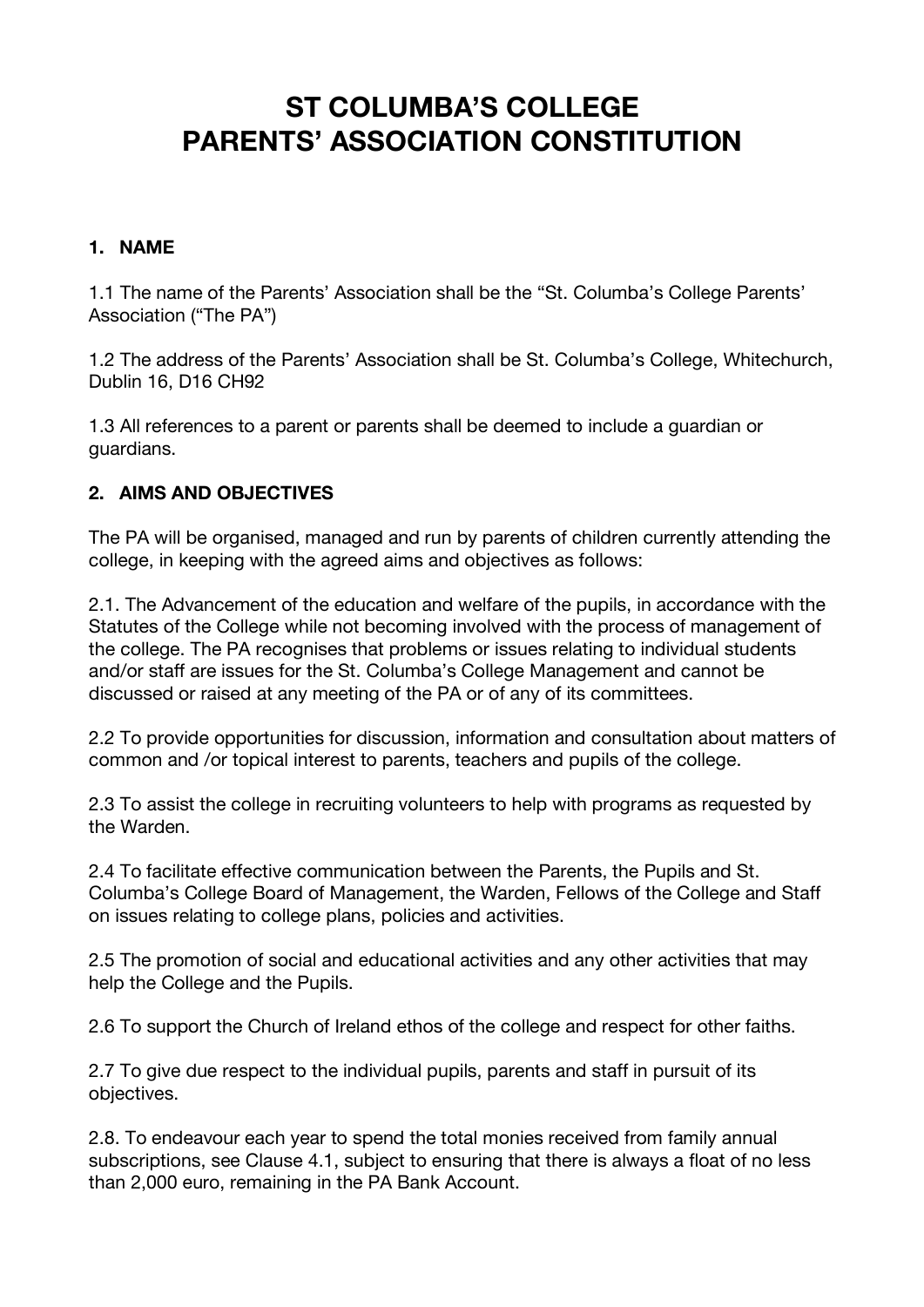2.9. Neither the PA nor any committee of the PA will discuss any grievances brought to them by a parent/s about any child or children. The parent must be directed to the child's Housemaster/Housemistress if the matter relates to their own child or to the Warden if the matter relates to another child or other children.

#### **3.MEMBERSHIP**

3.1 Membership of the PA, with full voting rights, shall be open to all Parents and Guardians of pupils currently attending St. Columba's College.

#### **4.ANNUAL SUBSCRIPTION**

4.1 The Annual Subscription per Family will be 25 euro and this will be included annually in the St. Columba's College first term fee account.

4.2 Any changes to the annual subscription must be approved by the PA and in consultation with St. Columba's College Board of Management.

#### **5.COMPOSITION OF THE PA COMMITTEE**

5.1 The affairs of the PA shall be conducted by a committee ("the PA Committee") made up of volunteers from the parent body.

5.2 There shall be twelve members of the PA Committee, at least 4 shall be parents of Boarders and a minimum of 2 shall be parents of day pupils.

5.3 New members shall be recruited each year, subject to reaching the minimum or maximum number of members required.

5.4. All members of the PA Committee are required, before taking office, to sign the form of undertaking adopted by the College for those placed in positions of trust in respect of children or vulnerable persons.

5.5 The quorum shall be not less than five members.

5.6 The PA Committee may co-opt, in the event of a vacancy, members to fill the vacancy.

5.7 A PA Committee member, or PA Sub-Committee member, who fails to attend three consecutive meetings without apologies shall be deemed to have resigned.

#### 6. **OFFICERS OF THE PA COMMITTEE**

6.1 The Officers of the PA Committee of the Association shall be the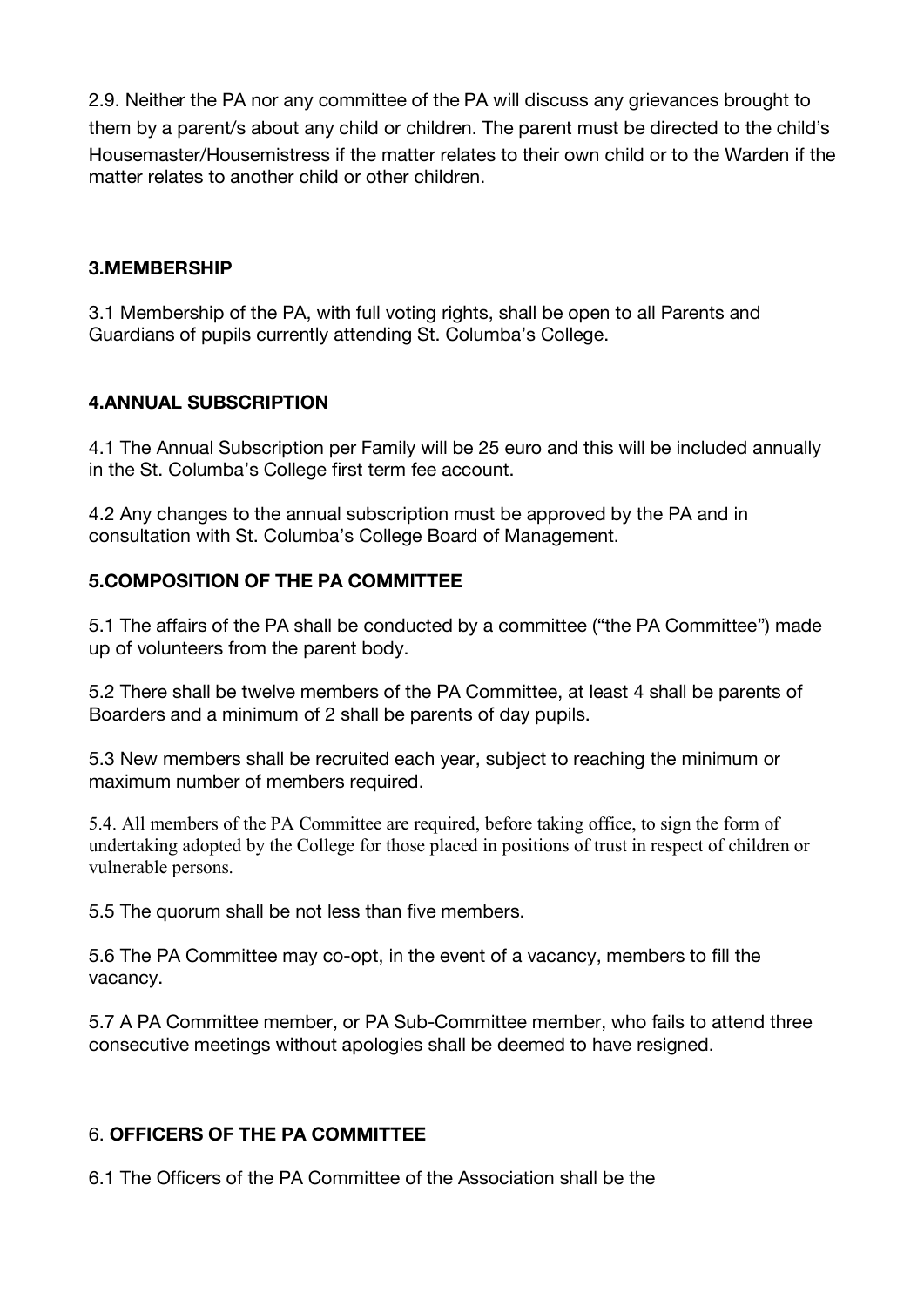**CHAIRPERSON** HONORARY SECRETARY HONORARY TREASURER COMMUNICATIONS OFFICER OVERSEAS PARENTS LIASON REPRESENTATIVE COMPASS REPRESENTATIVE

# **7. ELECTION OF MEMBERS OF THE PA COMMITTEE**

7.1 New members of the PA Committee replacing those retiring, shall be elected by the parents present at the AGM of the PA.

7.2 Nominations for election to the PA Committee shall be sought at least 30 days before the AGM of the PA.

7.3 Nominations for election to the PA Committee must be accompanied by the names of the proposer and seconder.

7.4 All Nominations shall be notified to the Honorary Secretary of the PA in writing at least 14 days before the AGM. The nominations will only go to vote at the AGM by secret ballot in the case of there being more candidates than spaces on the PA Committee.

7.5 Parents when elected, must have a pupil attending the college for the duration of their term on the PA committee. When their child/children leave the college, the parent must resign from the PA committee.

7.6 The PA will endeavour to ensure that there is as wide a representation of St. Columba's College pupil years as possible.

7.7 The PA will endeavour to ensure that there is an equal gender balance on the PA committee.

7.8 The Members of the PA Committee shall be elected for a three year term. Commencing at the AGM in June. One third of the PA Committee will retire by rotation. The members to retire at the AGM shall be the members who have been longest in office.

7.9 If a PA Committee member does not attend at least 50% of the meetings in a school year, he/she shall be deemed to have resigned. The PA Committee may then invoke clause 5.5

#### **8. DUTIES OF THE PA COMMITTEE**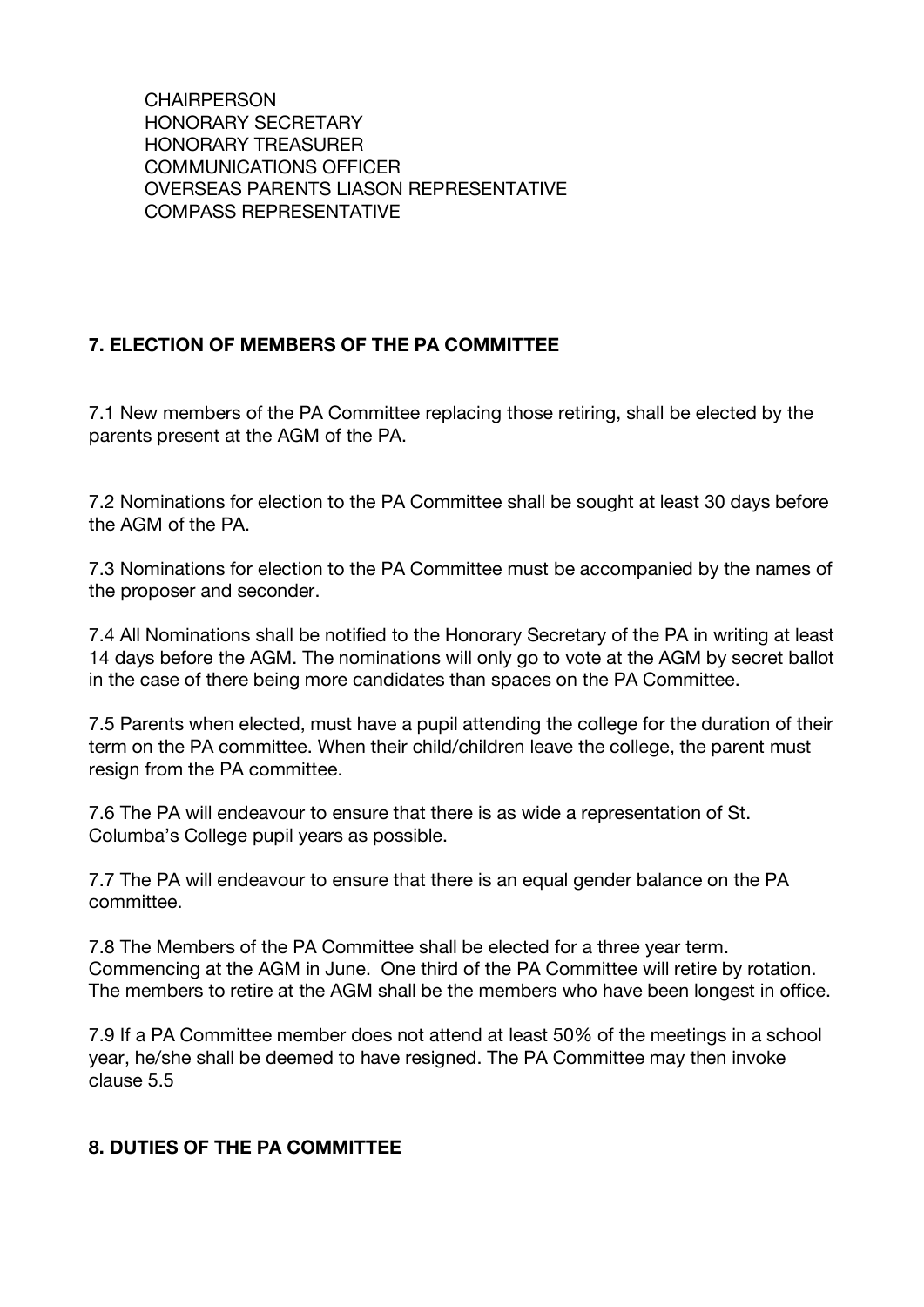8.1 The PA Committee will organise the business of the PA in line with the aims and objectives outlined in Clause 2 above

8.2 The Honorary Secretary shall keep minutes of all discussions and decisions agreed at the PA Committee meetings. A copy of such minutes shall be made available to all the PA Committee members.8.3 The PA Committee shall have the power to set up a subcommittee for specific purposes. The members of such sub-committees shall be appointed by the PA Committee.

8.4 The PA Committee will ensure timely, effective and ongoing communication with all parents which may include printed newsletters, texts, emails, social media and other electronic communications.

8.5 The PA Committee will convene ordinary meetings of the PA at least once a month where practicable, with a minimum of one meeting per term.

8.6Any matters discussed at a PA committee or sub-committee meeting must not be relayed or discussed with any person not on the PA committee unless sanctioned by the PA committee.

#### **9. EXPENSES AND ACCOUNTS**

9.1 The PA shall keep a bank account in its name.

9.2 The Chairperson, Honorary Treasurer, and Honorary Secretary shall be signatories on the account and any two of these who shall be authorised to make payments on behalf of the PA.

9.3 Any payment made by cheque drawn on the PA account must be signed by any two of the signatories.

9.4 The Honorary Treasurer will be accountable to the AGM and to the members of the PA for all monies which the PA and its' activities give rise to.

#### **10. ANNUAL GENERAL MEETING ("AGM")**

10.1 An AGM of the PA shall be held no later than June 25th each year.

10.2 The venue for the AGM will be at St. Columba's College, Whitechurch, Dublin 16. In the event that the venue is unavailable, an alternative venue may be decided upon by the PA Committee.

10.3 The Following shall be the agenda for the AGM

- 1. Report by the Honorary Secretary
- 2. Statement of Accounts by the Honorary Treasurer
- 3. Election of new members to the PA Committee
- 5. Any other ordinary business.

#### **11.ORDINARY GENERAL MEETING**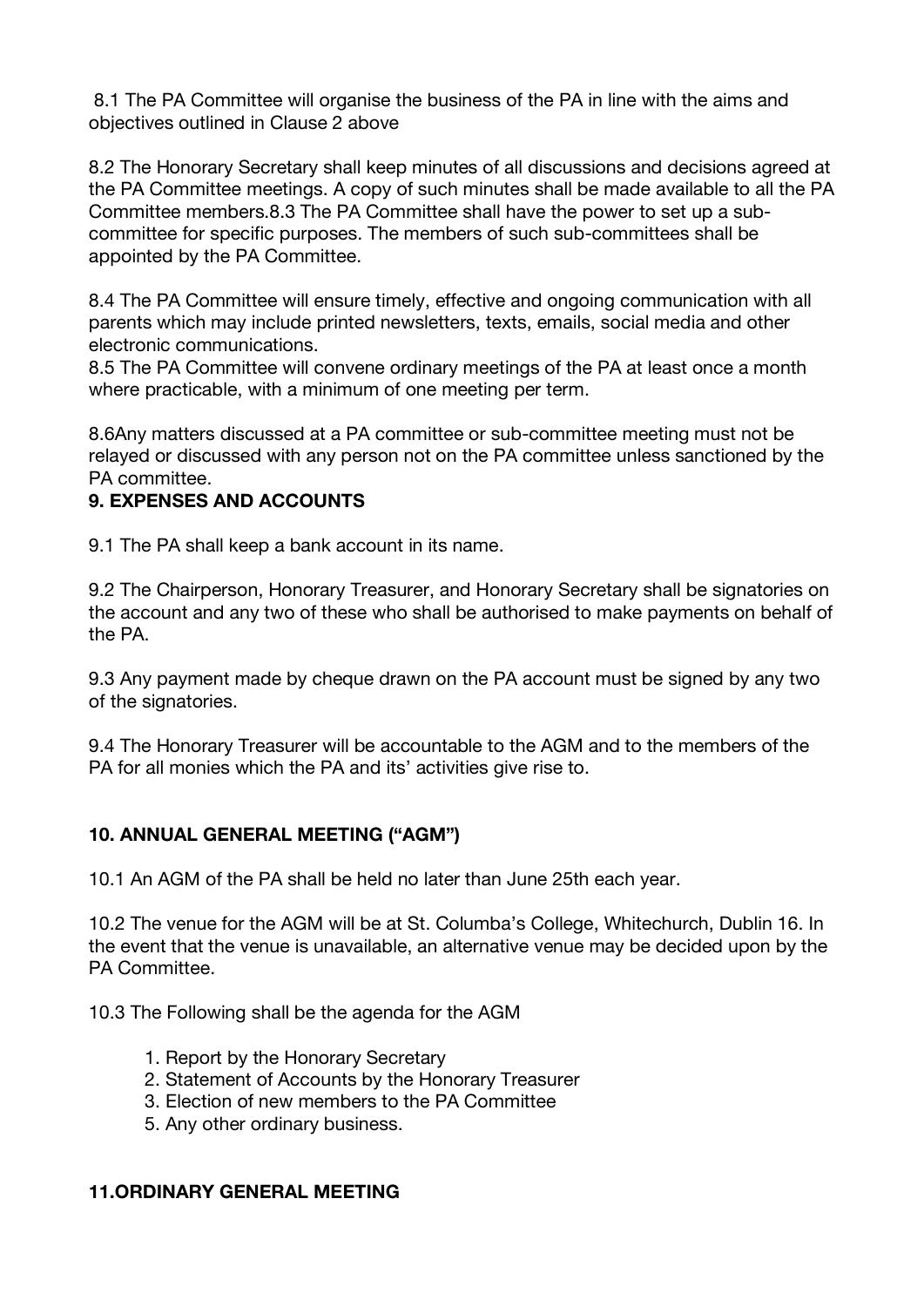11.1 The PA Committee shall meet within one calendar month following the AGM and a minimum of once a term thereafter,

11..2 The Officers and PA Committee Members shall elect their Chairperson each year at the first meeting subsequent to the AGM who shall hold office for a period of three years The Chairperson must have served at least one year on the PA Committee before being eligible for election.The committee shall also and from its own members elect and Honorary Secretary and an Honorary Treasurer and a Representative for Compass and a Communications officer each whom shall hold office for one year and each of whom is eligible for re-election for another year.

11.3 All Elected members names shall be passed to the Sub Warden for inclusion in the Green Book for the next academic year.

11.4 An Extraordinary General Meeting (EGM) may be held during the year in the event of any important decisions or other urgent business which the PA Committee, by a majority decision, feel should be brought to the notice of the general membership of the Association.

# **12.VOTING**

12.1 All parents have full voting rights

12.2 St. Columbas' College Management attending meetings do so in a non- voting capacity unless they are parents of pupils currently attending St Columba's College.

# **13. AMENDMENT OF THE CONSTITUTION**

13.1 A proposal to amend the Constitution of the PA shall be signed by at least six members of the PA and shall be received by the Honorary Secretary of the PA at least four weeks before the AGM, so that the proposal shall be issued with the notice convening the Meeting, or at a properly constituted EGM. The proposed amendment must be passed by at least 66% of those attending the meeting.

13.2 The PA Committee shall ensure that a copy of the current Constitution is available to the PA.

# **14. REVIEW OF THE CONSTITUTION**

14.1 In accordance with good governance, the PA shall review the Constitution after a three year period.

# **15. DISSOLUTION**